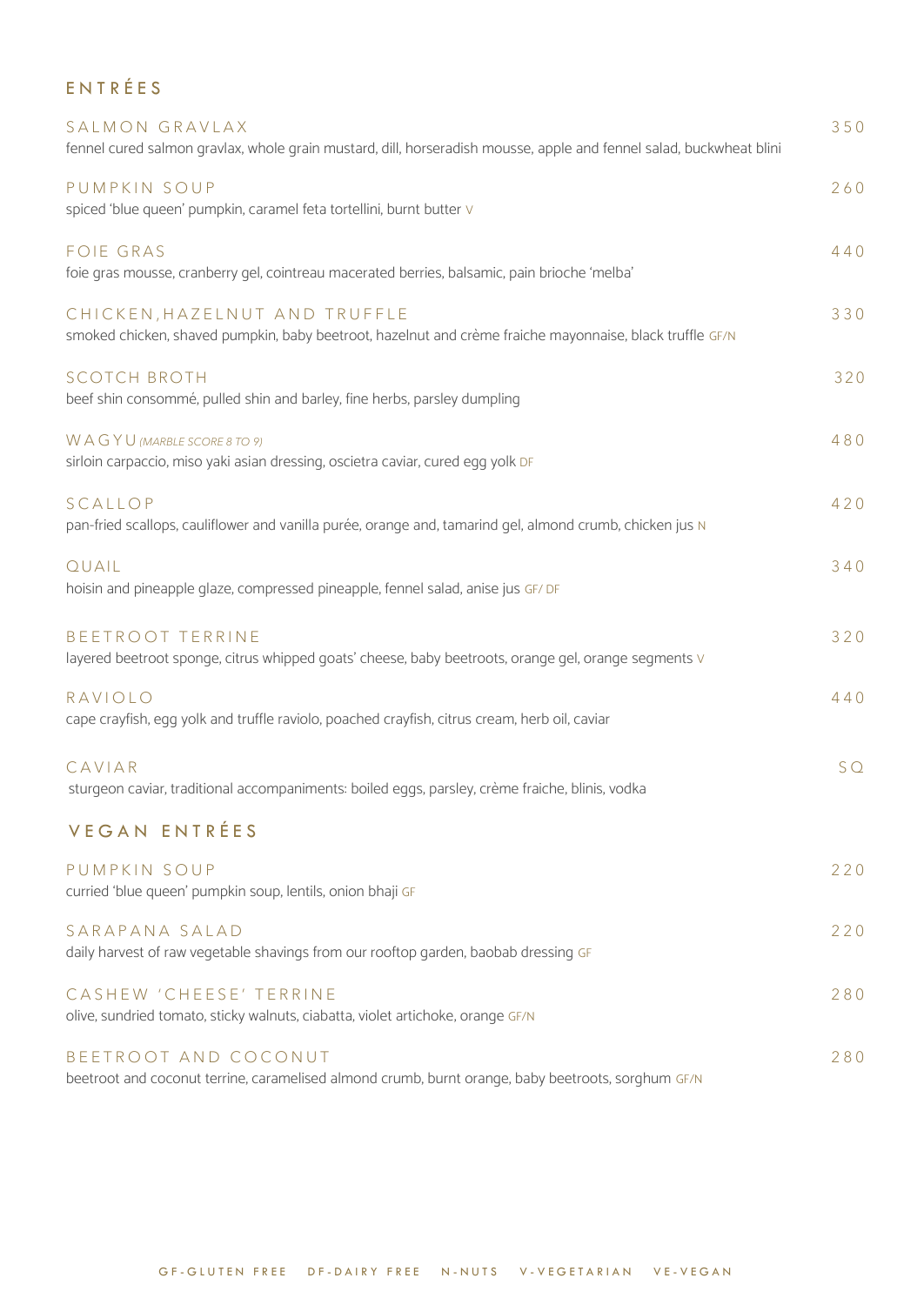## M A I N S

| <b>RISOTTO</b><br>cauliflower and sultana risotto, burnt cauliflower, crispy garlic,<br>tarragon oil, coffee jus v                                  | 350  |  |  |
|-----------------------------------------------------------------------------------------------------------------------------------------------------|------|--|--|
| <b>LINEFISH</b><br>pan-fried linefish, burnt bok choy, cape-malay clam and tomato broth, mussels, garden peas, kataifi, samphire                    | 430  |  |  |
| <b>CHICKEN</b><br>free-range chicken supreme, truffle butter, foie gras torchon, porcini, sweet potato fondant, asparagus, kale 'nero', truffle jus | 470  |  |  |
| <b>PORK</b><br>citrus braised pork collar, pickled cabbage, roasted turnips, tomato glaze, creamy polenta, maple bacon jam GF                       | 440  |  |  |
| <b>DUCK</b><br>pan fried duck breast, confit duck leg, marinated rhubarb, spinach, cinnamon and carrot puree, port jus GF                           | 460  |  |  |
| <b>SALMON</b><br>lemon and lime cured salmon, potato, charred baby leeks, garden peas, fennel mayonnaise, crispy skin, potato and leek velouté GF   | 500  |  |  |
| <b>VENISON</b><br>seared loin, braised chicory, baby onions, pistachios crust, gem squash, cumberland sauce N                                       | 440  |  |  |
| <b>FILLET</b><br>wagyu fillet, braised tail, potato and tonque pavé, cauliflower purée, baby carrots, whipped bone marrow GF                        | 590  |  |  |
| <b>LAMB</b><br>grilled cutlet, loin, rump, confit belly, polenta pie, aubergine purée, braised onions                                               | 500  |  |  |
| 35 DAY DRY AGED RIB-EYE<br>330g rib eye, potato fondant, confit garlic, roast tomato, béarnaise sauce GF                                            | 490  |  |  |
| <b>STEAK DIANE</b><br>beef medallions, flambéed tableside, brandy, mushrooms, mashed potato, garden vegetables GF                                   | 500  |  |  |
| <b>LOBSTER THERMIDOR</b><br>traditional mushroom and brandy thermidor, pomme purée, buttered baby vegetables                                        | 1100 |  |  |
| <b>VEGAN MAINS</b>                                                                                                                                  |      |  |  |
| <b>GRILLED BROCOLLI 'CORAL'</b><br>toasted quinoa and cashew crumb, broccoli and almond purée, wilted spinach and sea vegetables GF/N               | 340  |  |  |
| CABBAGE<br>grilled red cabbage and chili caramel, basil and spinach coral, charcoal and pickled blackberry gel GF/VE                                | 340  |  |  |
| <b>VEGAN 'MEATLOAF'</b><br>buckwheat, mushroom, beetroot, green beans, jus GF                                                                       | 340  |  |  |
| WHISKEY GLAZED BEETROOT HASSELBACKS                                                                                                                 | 340  |  |  |

vegan ricotta, orange segments, shaved red onion, sherry gel, wild rocket, pumpkin seeds GF